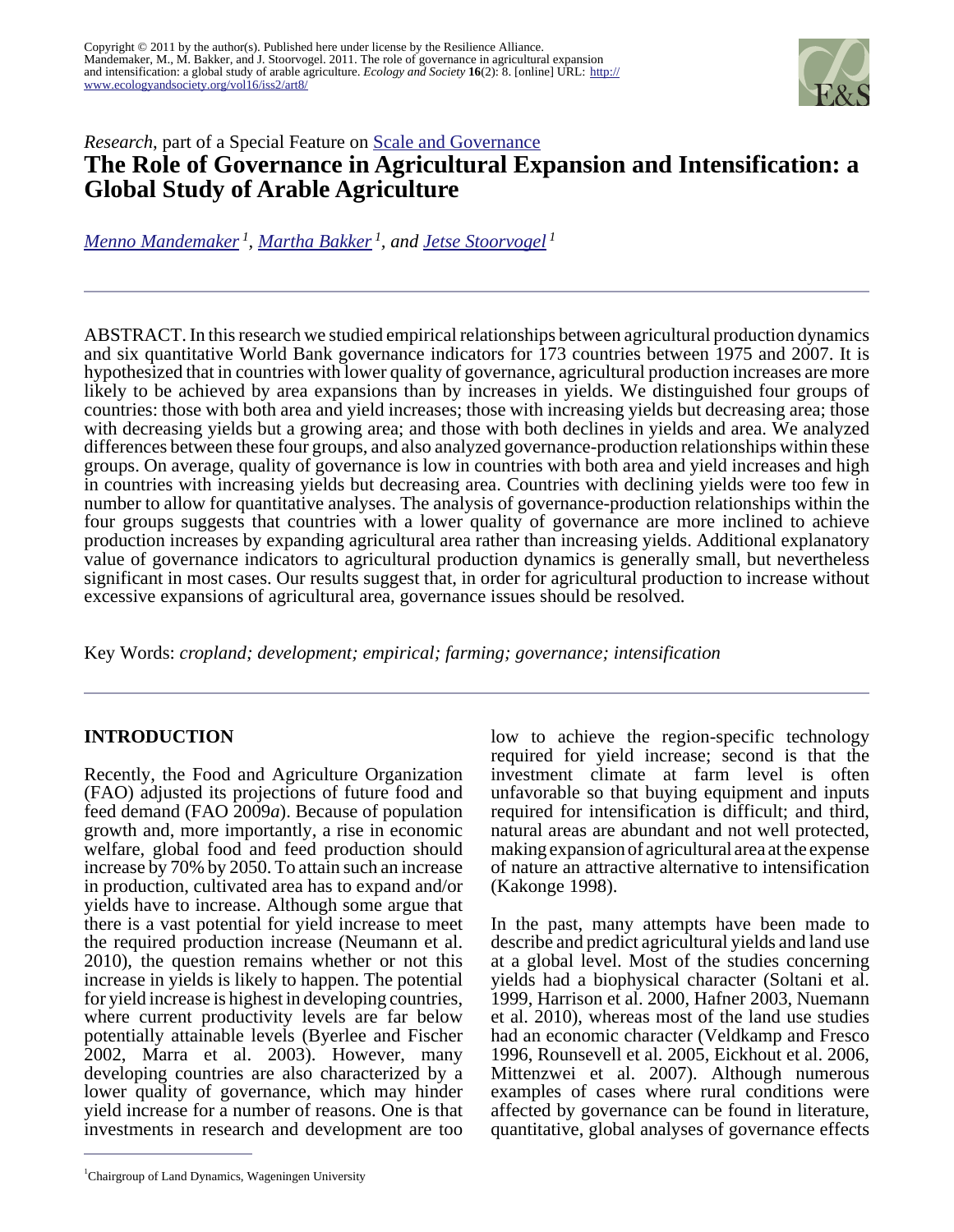on agriculture are few. Those that sketch effects of policies are relatively abundant (EC 2000, Van Kersbergen and Van Waarden 2004, Biermann 2007, Jansson et al. 2008), but those that relate overall governance quality to agriculture are rare. Only recently has more attention been paid to governance effects (IFPRI 2006, von Braun and Islam 2008, FAO 2009*b*, FAO 2009*c*) on agriculture. These qualitative studies related governance regarding land transactions, i.e., access to market and property rights enforcement, to investments in research and development, i.e., yield increase. However, they did not demonstrate that governance characteristics are indeed significant factors for aggregate agricultural production. In general it can be said that governance studies were mostly characterized by qualitative studies of one single regime, which could hardly be used to make global quantitative inferences (Cash et al. 2006). Now that the World Bank made a global inventory of governance indicators, we can identify the role of governance in agricultural dynamics.

To examine whether or not governance characteristics are indeed significant factors determining production increases, and whether these are obtained from yield increase or from area expansion, an empirical analysis of historical tendencies of yield increase and area expansion was performed. These observed agricultural production dynamics, i.e., changes in cultivated arable area and crop yields, were related to six governance indicators that were recently produced by the World Bank (Kaufmann et al. 2009). Using linear regression techniques, we test the hypothesis that in countries with lower quality of governance, agricultural production increase is more likely to be achieved by area expansion than by increase in yield.

# **DATA**

When studying real-world phenomena that are the result of complex processes by means of regression analysis, it is hardly ever possible to isolate the role of the explanatory variable of interest from a wide range of other explanatory variables. In our case, we are interested in how well governance indicators can explain agricultural production indicators, but we cannot escape from the fact that governance is correlated to many other variables that also explain production indicators, e.g., climate, soils, economy, and demography. For this reason, we try to include

these other variables as much as possible to account for their potential impact. We will refer to these variables as control indicators. Because of statistical confounding we will not be able to distinguish exactly which part of the explanatory power of the regression can be attributed to each of the two categories, i.e., the governance indicators and the control indicators. We can nevertheless measure a range of the explanatory power of governance. The upper limit of this range is provided by the explanatory power of the governance indicators only, and the lower limit is provided by the explanatory power of the governance indicators in addition to the explanatory power of the control indicators. The upper limit is likely to overestimate explanatory power of governance, because this estimate assumes that all common explanatory power of the two categories of indicators should be attributed to the governance indicators only. Conversely, the latter one is likely to underestimate explanatory power of governance, because this estimate assumes that all common explanatory power of the two categories of indicators should be attributed to the control indicators. Therefore, true explanatory power of governance is likely to be within this range (Bakker et al. 2005).

Because all indicators had to be measured in a similar manner for all countries in the analysis, we were limited to use global databases such as those of the FAO and the World Bank. Countries for which no consistent data existed because they either merged or split up into separate states during the study period (1975-2007), e.g., former USSR, former Socialist Federal Republic of Yugoslavia, Czech Republic, Slovakia, and Ethiopia, were not included. In total, 173 countries were included in the analysis. Because we are interested in dynamics, most indicators were computed as relative changes between approximately 1975 and 2007. Only for those indicators that were considered static in time, e.g., soil variables, or for which sufficiently long time series were not available (governance), a state variable was used. For most of the control indicators, both a change and an initial state value were used. Changes were computed as the ratio between initial states and final states. To correct for interannual variability, initial states were computed as the average over the period 1975-1980 and final states were computed as the average over 2002-2007. All dependence on country size and population size was eliminated by working with relative values, e.g., changes relative to the initial value or densities or fractions.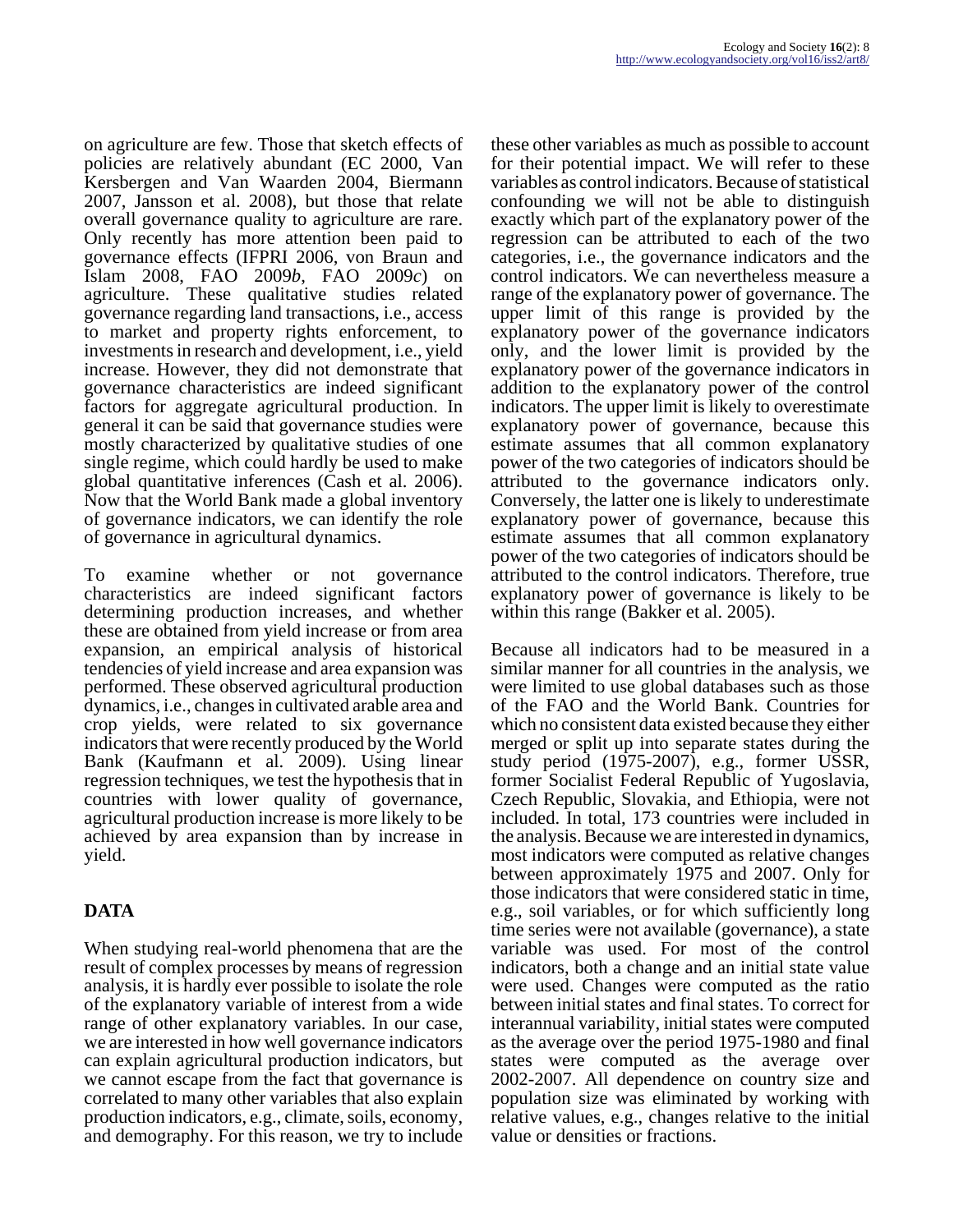#### **Production indicators**

Production dynamics between 1975 and 2007 were expressed in terms of change in production, change in yield, and change in cultivated area, all between 1975 and 2007 (Table 1). Clearly, one of these three indicators is superfluous, i.e., given any two of these, the third can be calculated. For this reason, we only use changes in yield and cultivated area. However, the mathematical relationship that describes how these latter two indicators contribute to production change provides insight that is important for interpretation. Therefore, production change is also described in the derivation below, although it is not used in the analyses.

Yield changes were calculated for all different crop types recorded in the FAO database ([http://faostat.f](http://faostat.fao.org/site/567/default.aspx#ancor) [ao.org/site/567/default.aspx#ancor\)](http://faostat.fao.org/site/567/default.aspx#ancor), after which a weighted average was calculated on the basis of the average cultivated area per crop type:

$$
dY = Log \left[ \frac{\sum_{i} \left( \frac{A_i Y_{1i}}{Y_{0,i}} \right)}{\sum_{i} A_i} \right] \approx Log \left[ \frac{Y_1}{Y_0} \right] \quad (1)
$$

To account for interannual yield variability, *Y1,i* is the average yield over 2002-2007, for crop *i*, and *Y0,i* is the average yield over 1975-1980, for crop *i*.  $A_i$  is the average cultivated area for crop *i* over 1975-2007. By computing yield changes separately for all individual crops before averaging, effects of shifts from heavy crops, e.g., potatoes, to light crops, e.g., fibers, or from crops undergoing strong yield increase to crops undergoing small yield increase, are not mistaken for yield changes. All changes were expressed as the log of the ratios of these averaged initial and final values, to rescale the skewed distribution and nonequidistant data, resulting from working with positive ratios and strongly varying growths/declines. This expression (Eq. 1) is defined as *dY* and approximates the yield change at national level  $(Y_I \text{ divided by } Y_0)$ .

Similarly, changes in cultivated area were also calculated for all of the recorded crop types:

$$
dA \equiv Log \left[ \frac{\sum_{i} A_{1i}}{\sum_{i} A_{0i}} \right] = Log \left[ \frac{A_1}{A_0} \right] \qquad (2)
$$

in which  $A_{1i}$  is the average cultivated area over 2002-2007, for crop *i*, and  $A_{0,i}$  is the average cultivated area over 1975-1980, for crop *i*. This expression is defined as *dA* and approximates the change in total cultivated area at national level (*A<sup>1</sup>* divided by  $A_0$ ).

By calculating change in this way, one creates dimensionless quantities providing information on change between the first and last five years, standardized for country-dependent properties such as size. Adding the left and right hand sides of Eq. 1 and Eq. 2, we obtain an approximation of the change in total production at national level, defined as *dP*:

$$
dY + dA = Log\left[\frac{Y_1}{Y_0}\right] + Log\left[\frac{A_1}{A_0}\right] \approx Log\left[\frac{P_1}{P_0}\right] = dP \quad (3)
$$

Therefore, *dY* can be interpreted as the relative contribution of a change in yield to *dP*, thus reflecting a trend toward more intensive (*dY* > 0) or toward less intensive (*dY* < 0) agriculture. Similarly, *dA* can be interpreted as the relative contribution of a change in cultivated area to *dP*, thus reflecting a trend toward more extensive  $(dA > 0)$  or toward less extensive  $(dA < 0)$  agriculture.

#### **Governance indicators**

The World Bank identified six indicators for governance (Kaufmann et al. 2009):

*Voice and accountability* represents the extent to which citizens have political rights and civil liberties, and are able to participate in selecting their government. Yields were found to be significantly higher in countries with more political rights and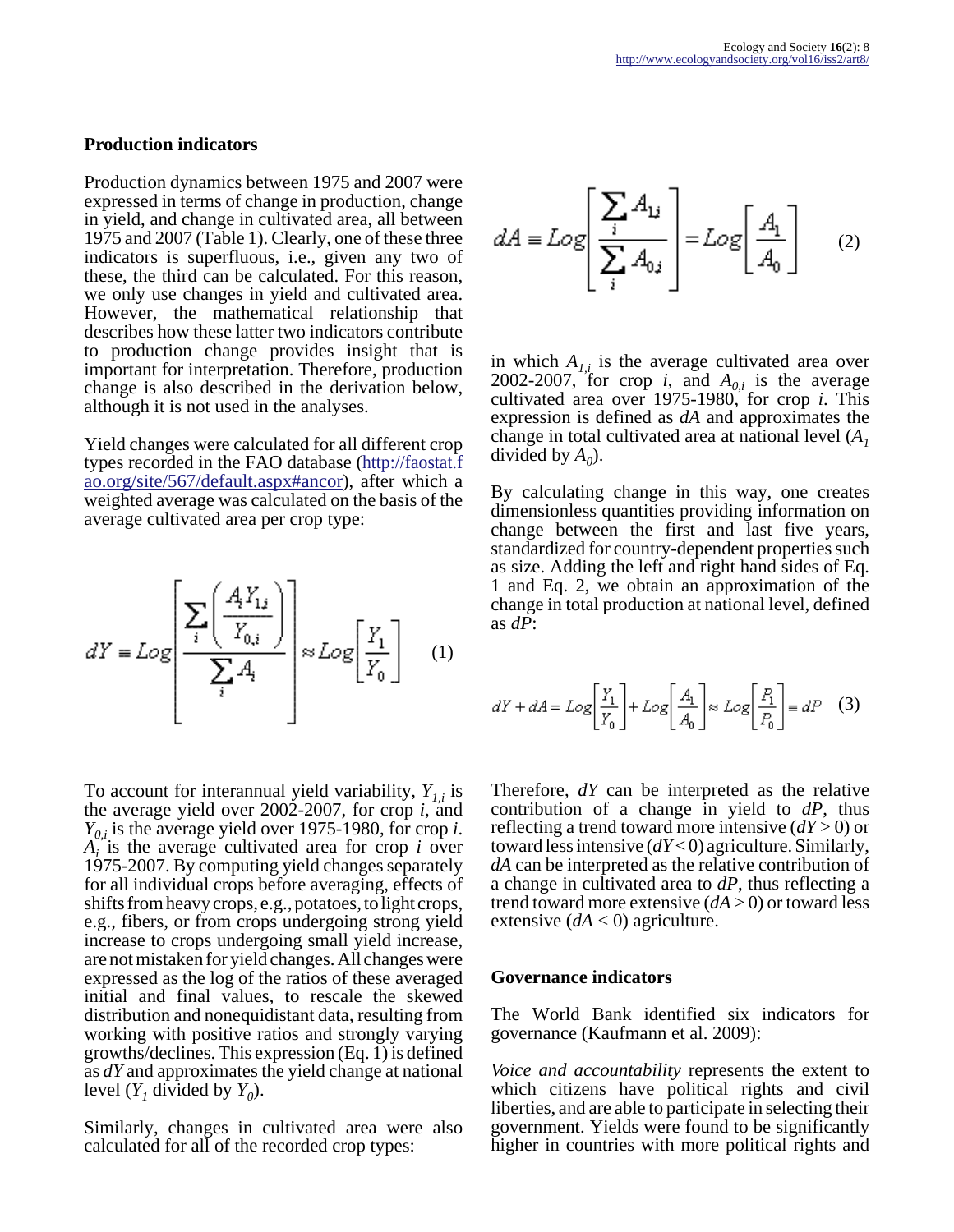#### **Table 1.** Production, governance, and control indicators.

| Indicators                                                                                                                                                                                                                                                                                                                                                                                                                                                                                                                                                                                                                                                                                                                                                                                                                                                                                                                                                                                                                                                                                                                                                                                                                                                                 | Source                                                                                                                                                                                                                       |
|----------------------------------------------------------------------------------------------------------------------------------------------------------------------------------------------------------------------------------------------------------------------------------------------------------------------------------------------------------------------------------------------------------------------------------------------------------------------------------------------------------------------------------------------------------------------------------------------------------------------------------------------------------------------------------------------------------------------------------------------------------------------------------------------------------------------------------------------------------------------------------------------------------------------------------------------------------------------------------------------------------------------------------------------------------------------------------------------------------------------------------------------------------------------------------------------------------------------------------------------------------------------------|------------------------------------------------------------------------------------------------------------------------------------------------------------------------------------------------------------------------------|
| Production indicators                                                                                                                                                                                                                                                                                                                                                                                                                                                                                                                                                                                                                                                                                                                                                                                                                                                                                                                                                                                                                                                                                                                                                                                                                                                      |                                                                                                                                                                                                                              |
| Aggregate change in total agricultural production (-)<br>Aggregate change in total cultivated area (-)<br>Aggregate change in yield (-)                                                                                                                                                                                                                                                                                                                                                                                                                                                                                                                                                                                                                                                                                                                                                                                                                                                                                                                                                                                                                                                                                                                                    | FAO †<br>FAO <sup>+</sup><br>FAO †                                                                                                                                                                                           |
| Governance indicators                                                                                                                                                                                                                                                                                                                                                                                                                                                                                                                                                                                                                                                                                                                                                                                                                                                                                                                                                                                                                                                                                                                                                                                                                                                      |                                                                                                                                                                                                                              |
| Voice and accountability (index between -2.5 and 2.5)<br>Government effectiveness (index between -2.5 and 2.5)<br>Regulatory quality (index between -2.5 and 2.5)<br>Rule of law (index between -2.5 and 2.5)<br>Political stability and absence of violence/terrorism (index between -2.5 and 2.5)<br>Control of corruption (index between -2.5 and 2.5)                                                                                                                                                                                                                                                                                                                                                                                                                                                                                                                                                                                                                                                                                                                                                                                                                                                                                                                  | World Bank t<br>World Bank <sup>†</sup><br>World Bank t<br>World Bank t<br>World Bank t<br>World Bank t                                                                                                                      |
| Control indicators                                                                                                                                                                                                                                                                                                                                                                                                                                                                                                                                                                                                                                                                                                                                                                                                                                                                                                                                                                                                                                                                                                                                                                                                                                                         |                                                                                                                                                                                                                              |
| Change in agricultural export value index (-)<br>Initial agricultural export value index (share of total export value) (-)<br>Change in agricultural import value index (-)<br>Initial agricultural import value index (share of total import value) (-)<br>Change in net trade flow value (export minus import) $(-)$<br>Initial net trade flow value (export minus import) (share of total value) $(-)$<br>Change in GDP (PPP) (-)<br>Initial GDP (PPP) (International \$/capita/yr)<br>Change in economically active agricultural population (-)<br>Initial economically active agricultural population (share of total) (-)<br>Change in total population (-)<br>Initial total population density (persons/Km <sup>2</sup> )<br>Change in total economically active population (-)<br>Initial economically active population (share of total) (-)<br>Change in urban population (-)<br>Initial urban population (share of total) (-)<br>Change in rural population (-)<br>Initial rural population (share of total) (-)<br>Annual mean temperature $(^{\circ}C)$<br>Annual precipitation (mm)<br>Fraction of area constrained by aluminum toxicity (-)<br>Fraction of area constrained by salinity (-)<br>Fraction of area constrained by high phosphorus fixation (-) | $FAO$ §<br>$FAO$ §<br>$FAO$ §<br>FAO §<br>FAO §<br>FAO §<br>World Bank<br>World Bank<br>FAO<br>FAO<br>FAO<br>FAO ¶<br>FAO ¶<br>FAO<br>FAO ¶<br>FAO ¶<br>FAO<br>FAO<br>Worldclim#<br>Worldclim#<br>FAO ††<br>FAO ††<br>FAO †† |

† FAO, faostat, accessed 01-09-09 ([http://faostat.fao.org/site/567/default.aspx#ancor\)](http://faostat.fao.org/site/567/default.aspx#ancor);

‡ World Bank, accessed 01-05-09 [\(http://info.worldbank.org/governance/wgi/index.asp](http://info.worldbank.org/governance/wgi/index.asp));

§ FAO, tradestat, accessed 01-09-09 [\(http://faostat.fao.org/site/406/default.aspx\)](http://faostat.fao.org/site/406/default.aspx);

| World Bank; World Development Indicators, accessed 01-05-09 [\(http://www.worldbank.org/data\)](http://www.worldbank.org/data); the international dollar is a hypothetical unit of currency that has the same purchasing power that the U.S. dollar had in the United States at a given point in time, in this case the year 2000.

¶ FAO, popstat, accessed 01-09-09 [\(http://faostat.fao.org/site/452/default.aspx](http://faostat.fao.org/site/452/default.aspx));

# Worldclim, accessed 01-05-09 [\(http://www.worldclim.org/methods\)](http://www.worldclim.org/methods);

†† FAO, terrastat, accessed 01-09-09 [\(http://www.fao.org/ag/agl/agll/terrastat](http://www.fao.org/ag/agl/agll/terrastat)).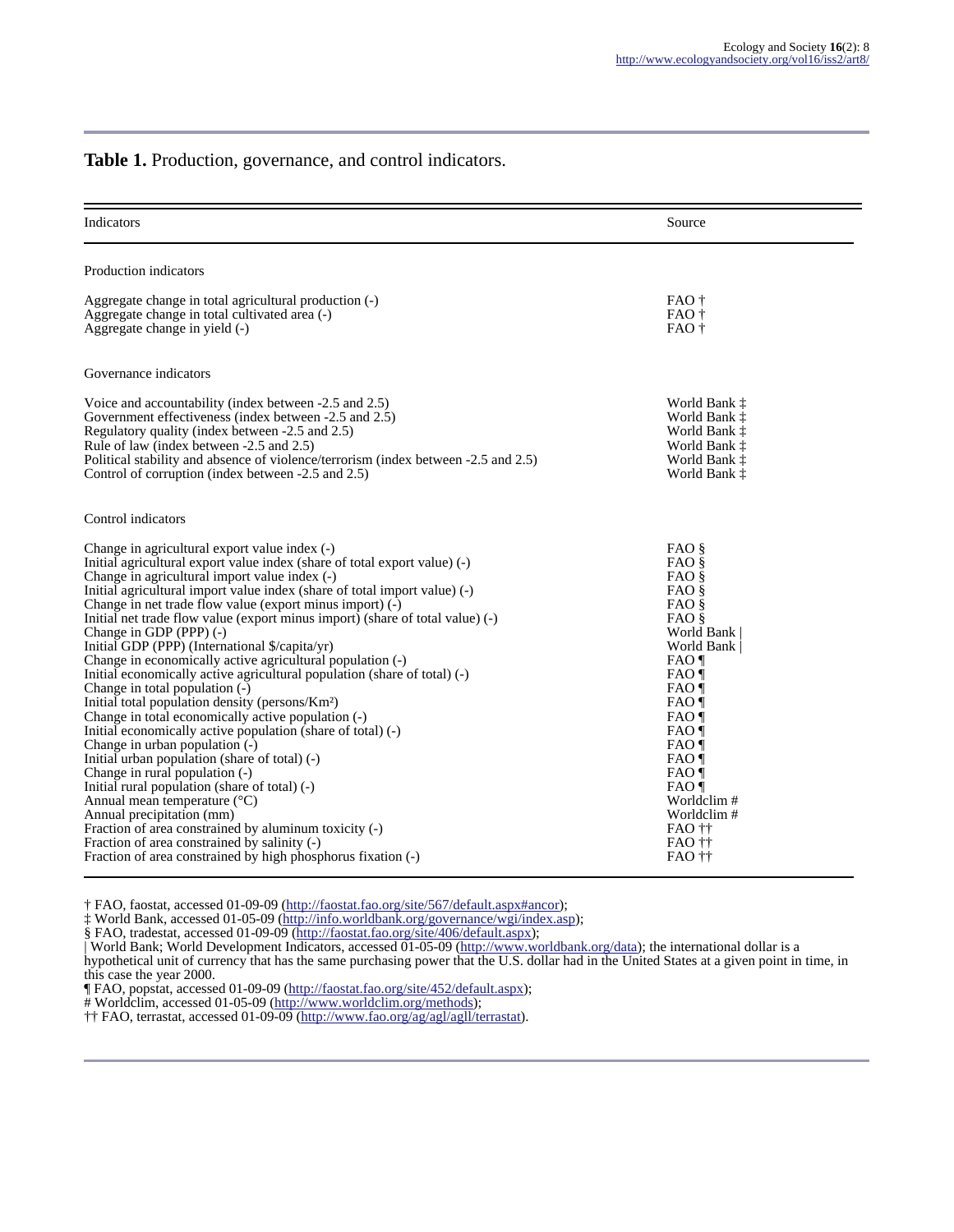civil liberties (Fulginiti et al. 2004), indicating that agricultural development is related to voice and accountability. Agricultural development requires interactions between the rural population, e.g., labor unions and agricultural associations, and government agencies, e.g., extension service and ministry of agriculture. Such interactions are believed to benefit from political rights and civil liberties. Furthermore, governance influences agricultural policies, tax levels, and the conditions under which subsidies are granted. The extent to which the rural population can influence governance by political votes is therefore supposed to express itself in improved conditions for the rural population (Binswanger and Deininger 1997).

*Government effectiveness* refers to the provision, by government agencies, of public goods and services, and quality thereof, such as infrastructure and governmental agricultural research programs. Infrastructure plays a key role for the agricultural potential of remote rural areas to be used; agricultural research and development play a key role for yield increases (Thirtle et al. 2003). Therefore, whether or not these public goods and services can be delivered effectively by the government is crucial to agricultural development. Moreover, government effectiveness is known to provide an adequate measure with respect to the quality of these public goods and services, and in particular for agricultural research and development (Thirtle and Piesse 2007).

*Regulatory quality* expresses how well private sector development is promoted by the government. A poor promotion of private sector development may negatively affect the performance of free market mechanisms and investment climate, e.g., making it difficult for investors to get loans. In many countries, poor regulatory quality is caused by industrial protectionism: domestic trade policies disturbing the balance between domestic and world prices and preventing access to international markets, thereby obstructing private sector development (Lio and Liu 2008). Furthermore, countries with poor regulatory quality tend to implement policies that result in high taxation of agriculture, which also has negative effects on private sector development and investment (Krueger et al. 1991).

*Rule of law* represents quality of contract and law enforcement in general. Poor contract and law enforcement hinders the protection of property and the rights of landowners and tenants. In that case,

advances in agricultural development, i.e., yield increase, are unlikely because these advances strongly depend on private investments in agricultural research and development (Thirtle et al. 2003). Such investments are not likely to be made, when investors cannot be assured of future revenues.

*Political stability and absence of violence* measures the public perception of the likelihood of destabilization or overthrowing of a government by unconstitutional or violent means, leading to domestic violence and terrorism. It is well known that when violent political conflicts arise in a country, food security is compromised by failure of economic and social networks (Hussain and Herens 1997). In countries facing higher levels of political conflict and war, yields were reported to be significantly lower during these periods (Fulginiti et al. 2004). Therefore, violent political destabilization or overthrowing of government would have negative effects on agriculture.

*Control of corruption* refers to the extent to which public power is abused for private goals and gain. In countries where corruption is controlled, impartial authorities are often provided to check for corruption of conventional authorities and to hold them accountable if necessary. This increases the likelihood that power and funds are used for what they were intended. In countries that fail to control corruption, powerful individuals have the opportunity to abuse their influence to their advantage, at the expense of other less powerful individuals, e.g., farmers. For example, it has been suggested that large fertilizer producers persuaded African governments to impose particular fertilization programs upon farmers through bribery and other forms of corruption (World Bank 2010), despite the fact that farmers often knew more about the particular deficits of their soils. Imposing these programs resulted in a loss of this knowledge, while crop yields hardly benefited from the traditional N, P, and K fertilizers that were, after all, developed in and for temperate zones.

Annual governance indicator data were available for all six indicators and all 173 countries, during 1996-2008. This period is too short to compute a meaningful relative change, and does not correspond to the period for which other indicators were available (1975-2007). Therefore, averages were calculated over 1996-2008 for all governance indicators, which were included in the regression.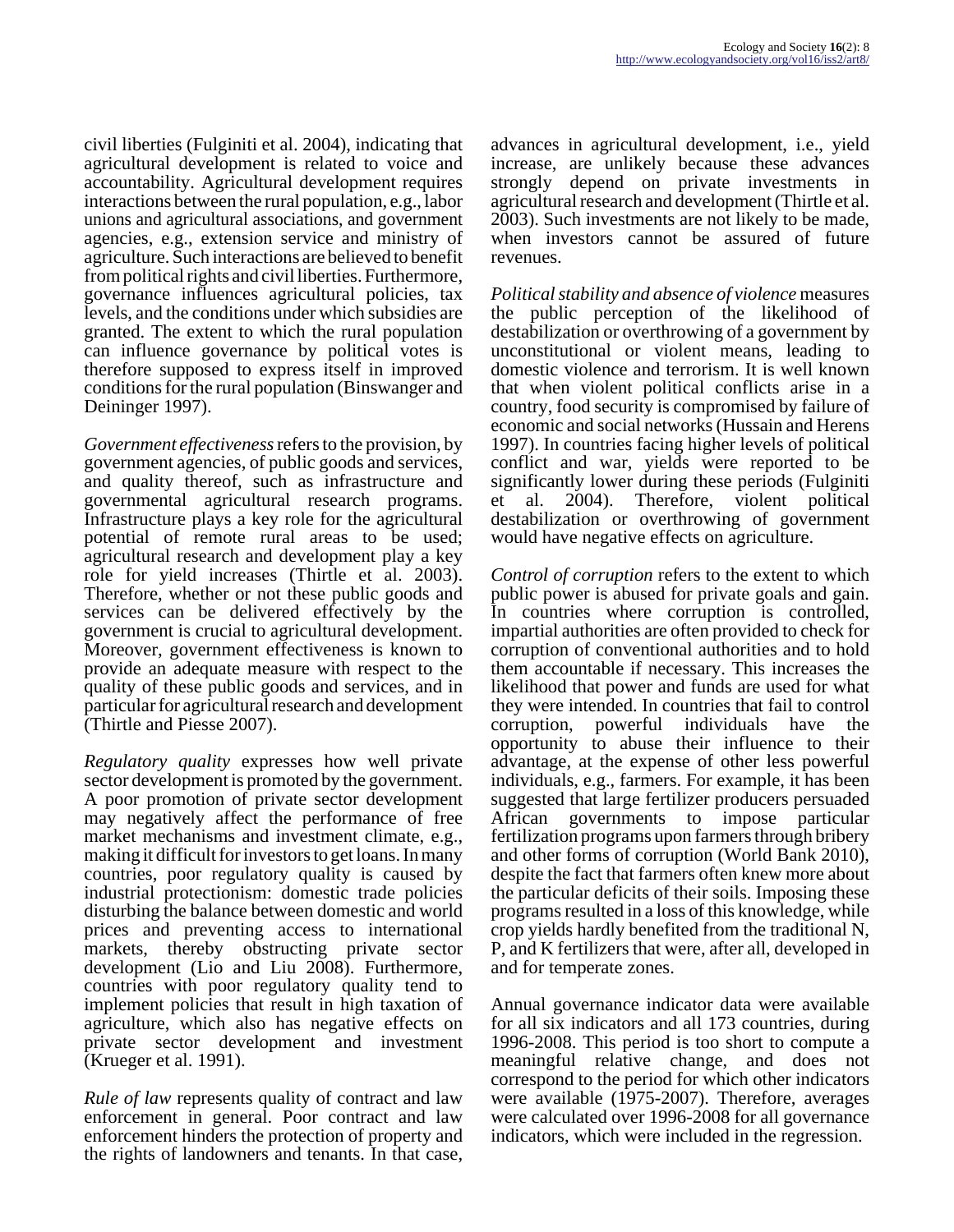#### **Control indicators**

Control indicators include biophysical, demographic, and economic indicators (Table 1). These control indicators were chosen because they are known to be important determinants of agriculture in general. Most control variables are correlated with governance for a variety of reasons. As mentioned earlier, because of this correlation we can only identify a range of likely governance impact. Because we also include control indicators that are quite closely connected to governance, particularly the economic indicators, we limit our assessment of governance importance to that aspect of governance that is independent from economic performance. Because economic indicators are generally associated with overall quality of governance, the marginal explanatory values of governance are likely to be underestimations.

#### **METHODS**

#### **Between groups analysis**

Groups of countries were classified according to their production dynamics, derived from *dY* and *dA*. Figure 1 presents a diagram of the different groups of countries according to this classification. In this diagram, countries can be in quadrant 1: area and yield increase; quadrant 2: area decrease and yield increase; quadrant 3: area and yield decrease; or in quadrant 4: area increase and yield decrease. We refer to these four groups as follows: "growth" countries with expansion of cultivated area and increasing yield  $(Q1)$ ; "intensifying" countries with contraction of cultivated area but increasing yield (Q2); "decline" countries with contraction of cultivated area and decreasing yield (Q3); and "expansion" countries with expansion of cultivated area but decreasing yield (Q4). To explore differences between these groups in terms of control and governance indicators, we performed an Analysis Of Variance (ANOVA). Specifically, separate T-tests were performed for all possible pairs of different quadrants and indicators, provided that the number of observations was sufficient. This analysis is referred to as the between groups analysis.

#### **Within groups analysis**

Next, to test the maximal and marginal explanatory value of governance indicators, we performed linear regressions for all countries together and for the groups individually. Although the between groups analysis distinguished countries based on the sign of *dY* and *dA,* the within groups analysis investigates the spatial variability in *dY* and *dA* values within groups, taking into account their correlation with governance and control indicators. Multivariate regression analysis was applied to examine relationships between governance indicators and *dY* and *dA*. Because the number of observations was not high enough to allow for the use of all indicators, a preselection (per group and dependent *dY* and *dA*) of indicators was made. This was done using the following criteria: only one out of two correlated indicators (i.e., with a Pearson correlation coefficient  $> 0.65$ ) was kept in the selection. Furthermore, only indicators that were significant (p ≤ 0.05) in univariate regressions (with *dY* and *dA*) were selected for further analysis. For the governance indicators, a significance level of  $p \leq$ 0.1 was used, because we assume that the explanatory power of governance variables is often only revealed in combination with other control indicators, i.e., statistical interaction between governance and control indicators. The maximal and marginal explanatory power of the governance indicators were identified. The maximal explanatory power was obtained by using only the governance indicators. The marginal explanatory power was obtained by comparing the model containing all governance and control indicators to a model containing only the control indicators. Furthermore, the signs of the relationships between quality of governance and area and yield change were determined. This was done by examining whether area or yield change decreased or increased when all governance indicators increased by a value of 1, i.e., those that were significant.

## **RESULTS**

#### **Between groups analysis**

All 173 countries were classified based on changes in yield *dY* and cultivated area *dA* as shown in Figure 1. For any country in the diagram, the position relative to the origin reflects a change in production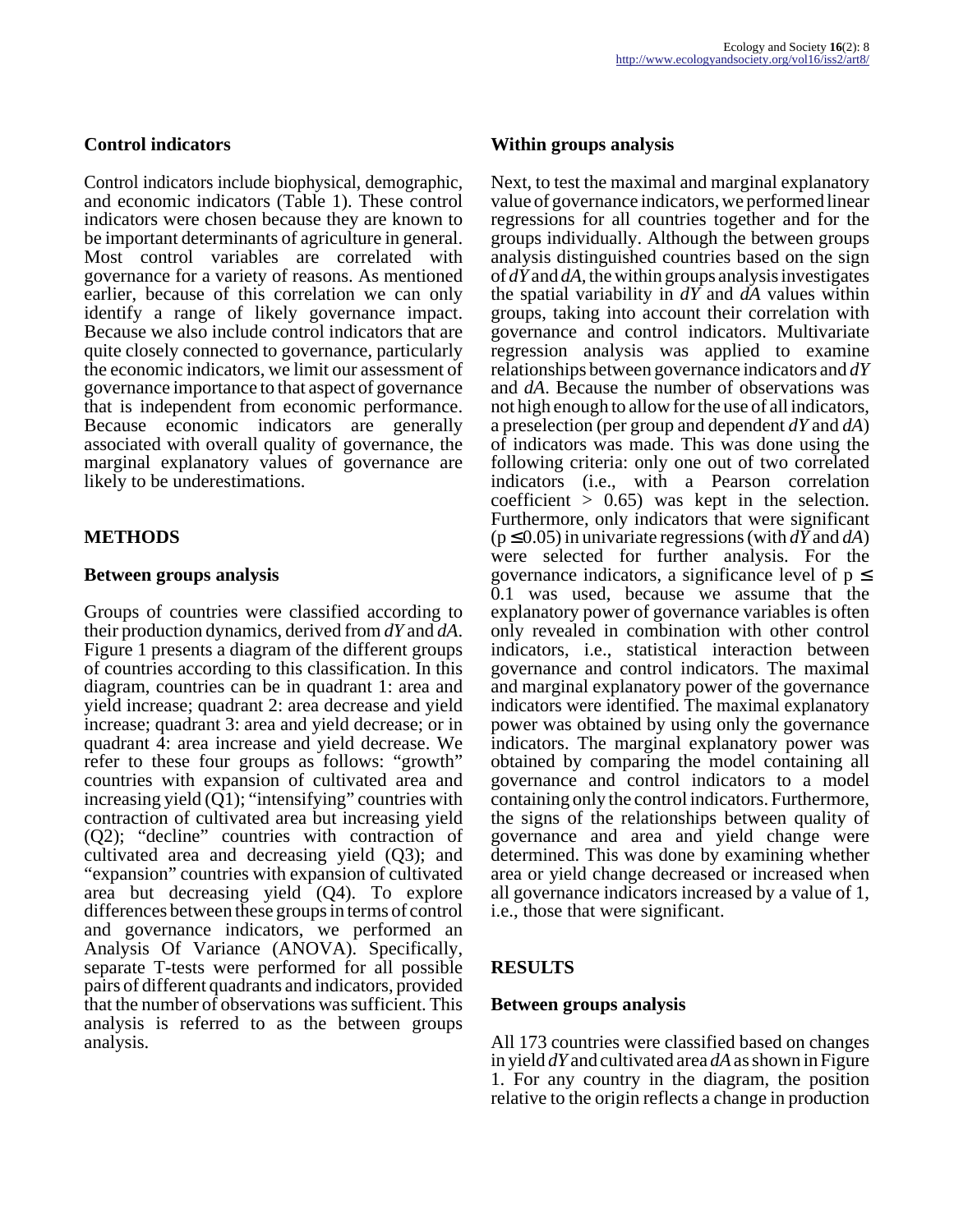Fig. 1. Log of relative change in yield (dY) and log of relative change in cultivated area (dA) on the y and x axis, respectively, both at national level, for 173 countries ( $dP \approx dY + dA$ ). Q1 holds "growth" countries, Q2 "intensifying" countries, Q3 "decline" countries, and Q4 "expansion" countries (see Methods: Between groups analysis).



during 1975-2007, because *dP* is approximated by the sum of *dY* and *dA*. Production decreased in all countries below the diagonal with negative slope, whereas production increased in countries above it . On the diagonal, changes in area and yield offset one another;  $dP \approx 0$ . On the diagonal with positive slope, changes in production are not dominantly attributable to either changes in area or changes in yield;  $dA = dY$ . Below it,  $dA > dY$ , and above it,  $dA$  $\leq dY$ .

From Figure 1 it becomes clear that countries with a yield decline are a minority. Figure 2 shows that total areas of decline and expansion countries are negligible compared with that of growth and/or intensifying countries, and that growth and intensifying countries roughly divide the area in two. Furthermore, most growth countries are developing or industrializing countries. Mexico, most of South America, most of Africa, most of the Middle East, and South East Asia, but also Canada, Australia, France, and Norway are in the growth quadrant. Canada and Australia are developed and

wealthy countries in which land is abundant, and therefore a cheap resource. France and Norway negligibly increased their cultivated area and are bordering between growth and intensifying behavior. Conversely, the bulk of intensifying countries is made up by industrializing to developed countries. Most of Europe, New Zealand, the United States of America, small parts of South America: Colombia, Ecuador, Peru, Chile and Uruguay; China, Japan, Turkey, some of the wealthier African countries: Algeria, Libya, Morocco, Botswana, and South Africa; but also Afghanistan, Yemen, and the African countries of Senegal, Cameroon, Republic of the Congo, and Somalia are in the intensifying quadrant. These last few countries clearly deviate from the bulk of intensifying countries in terms of wealth and development.

Table 2 shows means and significant differences in means of the different indicators between the groups of countries. For those indicators that were not significantly different with respect to other quadrants, only the means are given.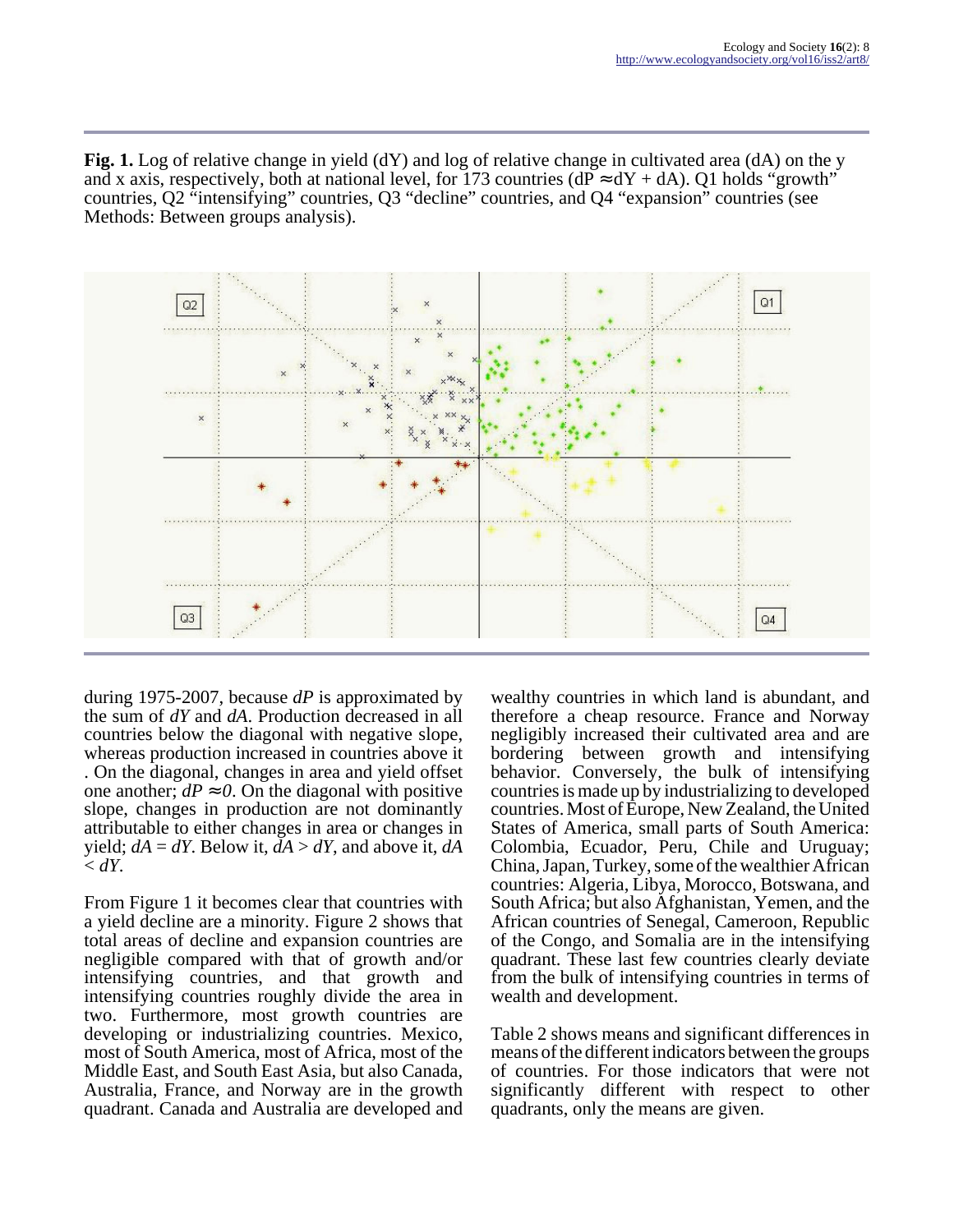**Fig. 2**. Geographical representation of the four groups of countries, depending on the signs of *dY* (log of relative change in yield at national level) and *dA* (log of relative change in cultivated area at national level).



With respect to governance, Table 2 shows that differences between growth countries and intensifying countries are most significant, and also that numbers of observations for these two groups are highest. Furthermore, expansion countries differ strongly from intensifying countries because all but one governance indicators differ significantly. On average, high quality of governance is mostly seen in intensifying countries, far above global average in general. The average quality of governance is significantly lower in the other groups. Remarkable is that decline countries distinguish themselves from other groups by their relatively high political stability. Growth and intensifying countries differ in terms of biophysical control indicators as well. Growth countries are warmer and have more severe biophysical constraints than intensifying countries. The present welfare level in intensifying countries is at  $\sim$  \$20,100 per capita per year, compared with ~ \$14,050 per capita per year for decline countries. The present welfare levels in growth and expansion countries are at  $\sim$  \$10,700 per capita per year and  $\sim$ \$2,600 per capita per year, respectively. Contrary to intensifying and decline countries, agricultural labor force strongly increased for expansion and growth countries. Finally, initial population density was almost twice as large for intensifying countries, compared with the other groups.

## **Within groups analysis**

The within groups analysis could only be performed for the total number of countries, and for the growth and intensifying countries, because there were not sufficient observations for decline and expansion countries for reliable regressions;  $n = 10$  and  $n = 18$ , respectively. Table 3 presents how well the variance of production indicators is explained by the biophysical, demographic, and economic control classes, separately and together, and how well it is explained by governance, maximally and marginally.

Area increases are strongly controlled by economic and demographic indicators for growth countries (Table 3). Yield increase could be less well described, but also seems to be controlled mostly by economic indicators. Governance explains between 3% and 19% of variance of change in cultivated area and between 2% and 9% of variance of change in yield. The sign of the relationship between governance and area change is negative, meaning that the higher the quality of governance, the lower the area increase. The relationship between governance and yield change is positive, meaning that the higher the quality of governance, the higher the yield increase. For intensifying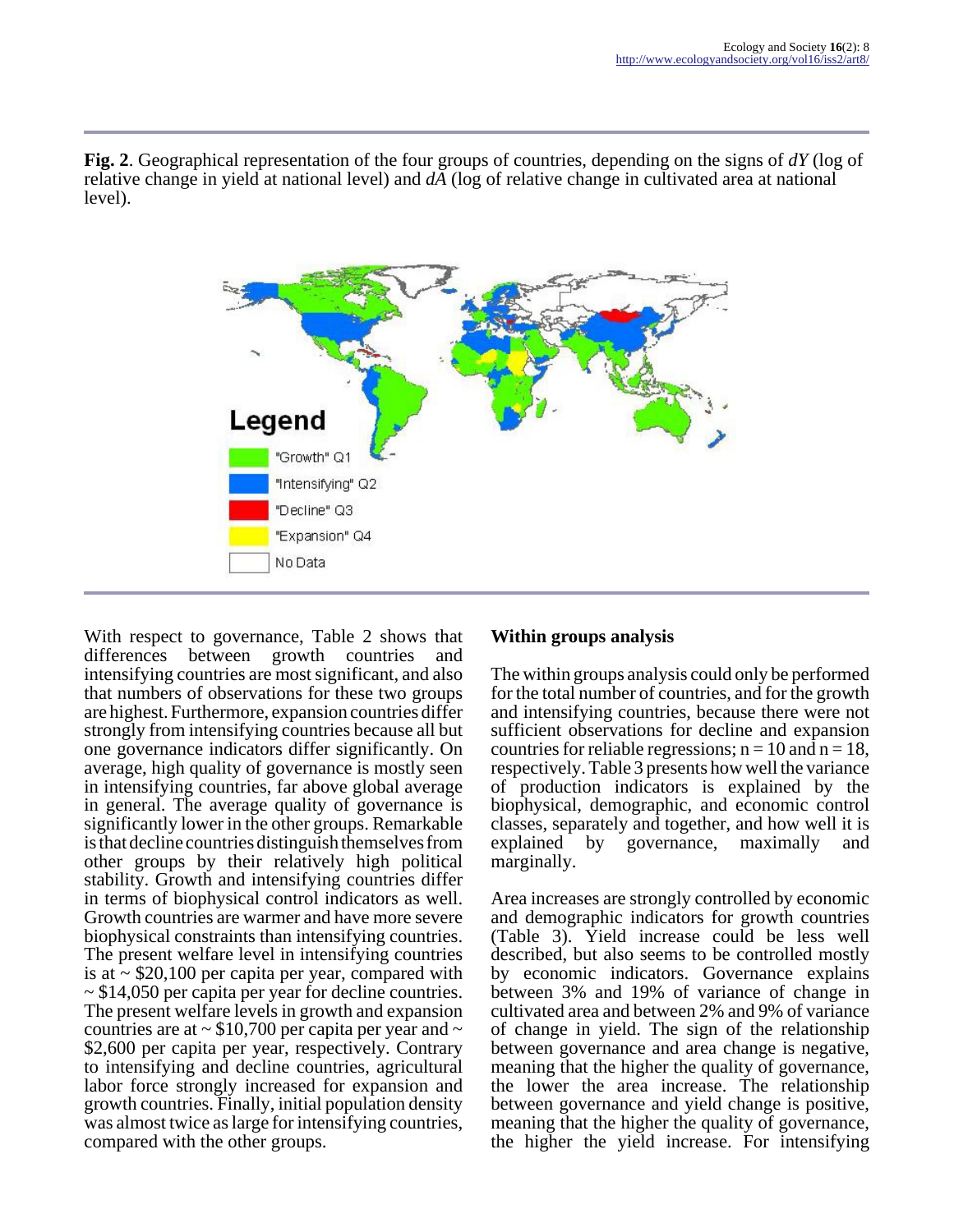**Table 2.** Between groups analysis of means. Mean values of indicators per quadrant, and in parentheses the other quadrants from which means significantly differ according to T-tests. On the right, total means of these variables.  $p \le 0.1^*$ ,  $p \le 0.05^{**}$ ,  $p \le 0.01^{***}$  Statistical software: R for statistical computing version 2.8.0 (2008).

|                                                                                | Growth (O1).<br>$N = 80$                      | Intensifying $(Q2)$ ,<br>$N = 65$ | Decline $(Q3)$ ,<br>$N = 10$ | Expansion (Q4),<br>$N = 18$           | All,<br>$N = 173$ |
|--------------------------------------------------------------------------------|-----------------------------------------------|-----------------------------------|------------------------------|---------------------------------------|-------------------|
| <b>Governance indicators</b>                                                   |                                               |                                   |                              |                                       |                   |
| Voice and accountability                                                       | $-0.25$ $(Q2***)$                             | $0.32 (Q1^{***}, Q4^{*})$         | $-0.02$                      | $-0.14(Q2)$ <sup>*</sup>              | $-0.01$           |
| Government effectiveness                                                       | $-0.25$ (Q2***)                               | $0.43 (Q1^{***}, Q4^{***})$       | $-0.22$                      | -0.38 $(Q2^{***})$                    | $-0.001$          |
| Regulatory quality                                                             | $-0.26$ (Q2***)                               | $0.41 (Q1^{***}, Q4^{***})$       | $-0.11$                      | $-0.45$ (Q2***)                       | $-0.01$           |
| Rule of law                                                                    | -0.23 $(Q2^{***})$                            | $0.34$ (Q1***, Q4*)               | $-0.26$                      | $-0.18(Q2)$                           | $-0.01$           |
| Political stability                                                            | $-0.19$ (Q2 <sup>*</sup> , Q3 <sup>**</sup> ) | $0.08(Q1^{*})$                    | $0.27(Q1^{**})$              | 0.00                                  | $-0.04$           |
| Control of corruption                                                          | -0.25 ${\rm (Q2)}^{***}$                      | $0.4 (Q1^{***}, Q4^{**})$         | $-0.27$                      | $-0.18(Q2^{**})$                      | 0.01              |
| <b>Control indicators</b>                                                      |                                               |                                   |                              |                                       |                   |
| Economic                                                                       |                                               |                                   |                              |                                       |                   |
| Change in agricultural export value index                                      | 0.53                                          | 0.51                              | 0.04                         | 0.07                                  | 0.44              |
| Initial agricultural export value index (share)<br>of total export value)      | 237.46                                        | $113.47(04^{*})$                  | 175.50                       | 286.39 (Q2)                           | 187.89            |
| Change in agricultural import value index                                      | $0.77(Q3^*)$                                  | 0.73                              | 0.61(Q1)                     | 0.70                                  | 0.74              |
| Initial agricultural import value index (share)<br>of total import value)      | 44.50                                         | 44.08                             | 63.48                        | 51.41                                 | 46.38             |
| Change in net trade flow value (export)<br>minus import)                       | $-0.08(Q4^{**})$                              | $-0.14(Q4)$                       | $-0.28$                      | -0.51 ${\rm (Q1}^{**}, {\rm Q2}^{*})$ | $-0.16$           |
| Initial net trade flow value (export minus)<br>import) (share of total value)  | 182.20                                        | 69.39(Q4)                         | 112.02                       | 234.97(Q2)                            | 137.92            |
| Change in GDP (PPP)                                                            | $0.57 \, (Q2^{***})$                          | $0.7 (Q1^{***})$                  | 0.72                         | 0.46                                  | 0.62              |
| Initial GDP (PPP) (International \$/capita/yr)                                 | 2880.80 $(Q4^{***})$                          | 4006.30 $(Q4^{***})$              | 2678.10                      | 907 ( $Q1^{***}$ , $Q2^{***}$ )       | 3275.40           |
| Change in economically active agricultural<br>population                       | $0.11(Q2***)$                                 | $-0.15$ (Q1***, Q4***)            | $-0.10$                      | $0.16 (Q2^{***})$                     | 0.01              |
| Initial economically active agricultural<br>population (share of total)        | $0.51 (Q2^{***}, Q3^{**})$                    | $0.32 (Q1^{***}, Q4^{***})$       | $0.36 (Q1^{**}, Q4^{**})$    | $0.55 (Q2^{***}, Q3^{**})$            | 0.43              |
| Demographic                                                                    |                                               |                                   |                              |                                       |                   |
| Change in total population                                                     | $0.32 (Q2^{***})$                             | $0.18(Q1^{***})$                  | 0.17                         | 0.26                                  | 0.25              |
| Initial total population density (persons/<br>Km2                              | 79 $(Q2^*)$                                   | $176 (Q1^*, Q3^*, Q4^*)$          | $80 (Q2^*)$                  | 82 (Q2)                               | 116               |
| Change in total economically active<br>population                              | $0.33 (Q2^{***})$                             | $0.21 (Q1^{***}, Q4^{*})$         | 0.22                         | 0.28(Q2)                              | 0.27              |
| Initial economically active population (share $0.39 \, (Q4^{**})$<br>of total) |                                               | $0.40(Q4^{**})$                   | 0.38                         | $0.36 (Q1^{**}, Q2^{**})$             | 0.39              |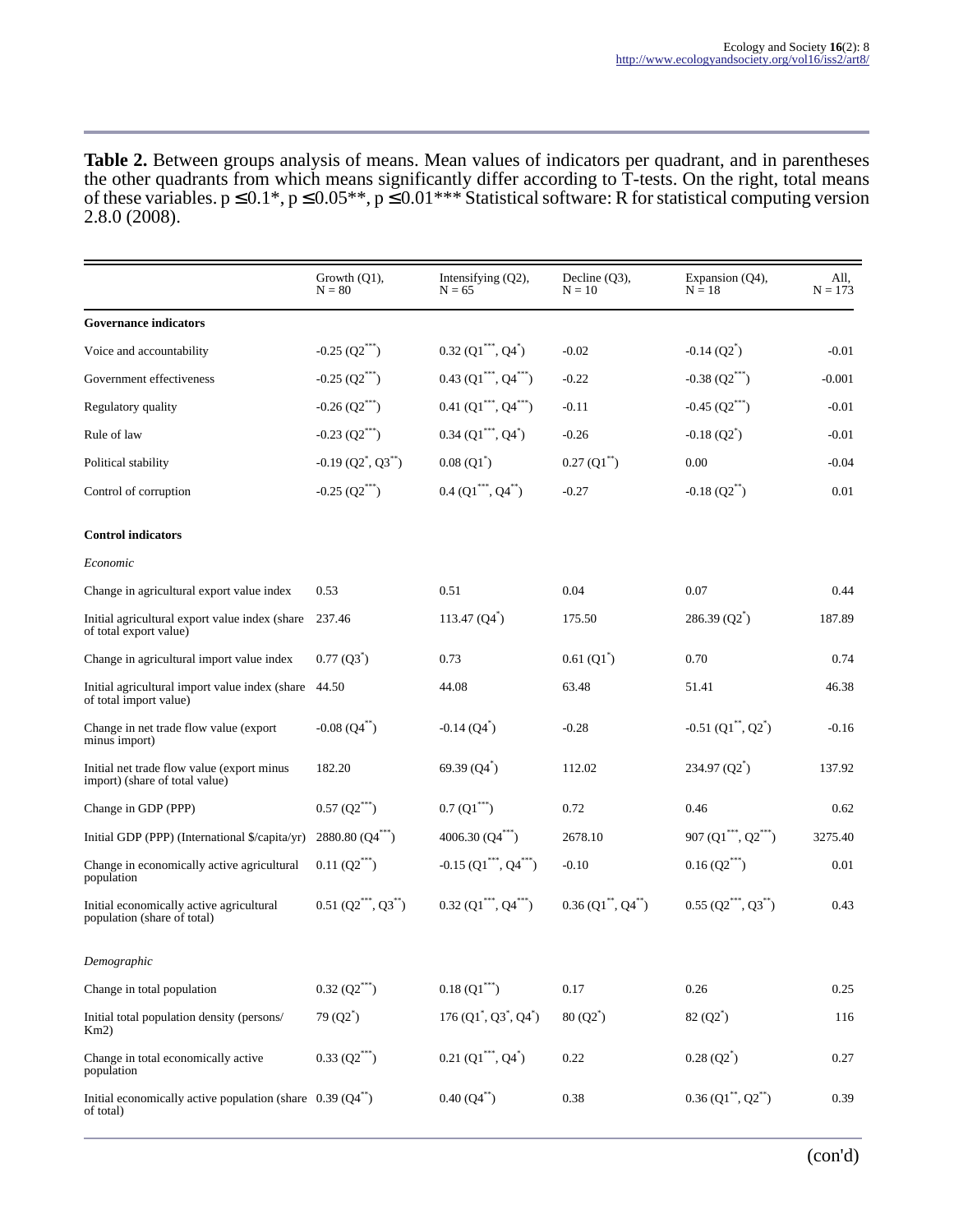| Change in urban population                                  | $0.19 (Q2^{***}, Q3^{***})$ | $0.11(Q1***)$                                   | $0.07 (Q1^{***}, Q4^{***})$ | $0.23(Q3^{***})$          | 0.16    |
|-------------------------------------------------------------|-----------------------------|-------------------------------------------------|-----------------------------|---------------------------|---------|
| Initial urban population (share of total)                   | $0.39 \, (Q2^{***})$        | $0.54$ (Q1 <sup>***</sup> , Q4 <sup>***</sup> ) | 0.47(Q4)                    | $0.32 (Q2^{***}, Q3^{*})$ | 0.44    |
| Change in rural population                                  | $-0.17(Q3)$                 | $-0.16$                                         | $-0.10(Q1)$                 | $-0.14$                   | $-0.16$ |
| Initial rural population (share of total)                   | $0.61 \ (Q2^{***})$         | $0.46 (Q1^{***}, Q4^{***})$                     | 0.53(Q4)                    | $0.68 (Q2^{***}, Q3^{*})$ | 0.56    |
| <i>Biophysical</i>                                          |                             |                                                 |                             |                           |         |
| Annual mean temperature $(^{\circ}C)$                       | $22.80 (Q2^{***})$          | $17.60 (Q1^{***}, Q4^{***})$                    | 20.40                       | $24.10(Q2^{**})$          | 20.80   |
| Annual precipitation (mm)                                   | 1361.60                     | 1140.00                                         | 1475.70                     | 1273.50                   | 1274.20 |
| Fraction of area constrained by aluminum<br>toxicity        | $22.30 (Q2^{**})$           | $14.60(Q1^{**})$                                | 25.50                       | 19.90                     | 19.20   |
| Fraction of area constrained by salinity                    | $4.20 (Q2^{**})$            | $1.70(Q1^{**})$                                 | 3                           | 1.30                      | 3       |
| Fraction of area constrained by high<br>phosphorus fixation | $6(Q2^{***})$               | $2(Q1^{***})$                                   | 9.20                        | 6.40                      | 4.50    |
|                                                             |                             |                                                 |                             |                           |         |

countries, economic indicators appear to be important determinants as well. It is striking that biophysical constraints do not seem to play a role for these countries. Governance explains between 0% and 8% of variance of area decrease and between 7% and 22% of variance of yield increase. For yield increase, the maximal governance class gives a lower value of explained variance than the marginal governance class, which points to interactions between the governance and control indicators. The sign of the relationship between governance and area decrease is again negative, indicating that better governance is associated to stronger area decreases. The sign of the relationship between governance and yield increase is again positive. Clearly, the bandwidth of variance explained by governance is higher for area increase for growth countries, and higher for yield increase for intensifying countries, roughly in opposite magnitudes.

For all groups combined, economic factors explain a significant part of the global variance in changes in area and yield. Area changes are also determined by demographic and biophysical constraints. Governance explains between 4% and 7% of variance of change in cultivated area and between 2% and 9% of variance of change in yield, similar to results found by others (Kok and Veldkamp 2001). The bandwidths of variance explained by governance are now in the same range of magnitude. The signs of the relationships are again negative for area change, and positive for yield change.

# **DISCUSSION**

The results from the two analyses presented here confirm the hypothesis that in countries with lower quality of governance, agricultural production increase is more likely to be achieved by area expansion than by increase in yield. Although governance indicators do not explain vast shares of spatial variability in cultivated area and yield change within groups, a nonzero marginal explanatory value considerably increases the likelihood that governance does matter. In reality, the strengths of relationships are likely to be somewhere in between the most strictly (marginal R²) and loosely held criteria (maximal R²). Overall, the chosen set of control indicators seems adequate in explaining spatial variability in production indicators other than governance indicators, because of the overall consistency of results. Evidently, control and governance indicators can never be entirely separated, and interaction is likely to be present in the real world, e.g., countries with poor governance suffering more from a harsh climate than countries with a similar climate but good governance. In the case of yield change in intensifying countries, interaction is even such that marginal explanatory power exceeds maximal explanatory power.

From Table 2 we could tell that quality of governance in growth countries differs most from that in intensifying countries, and that expansion countries also differ strongly from intensifying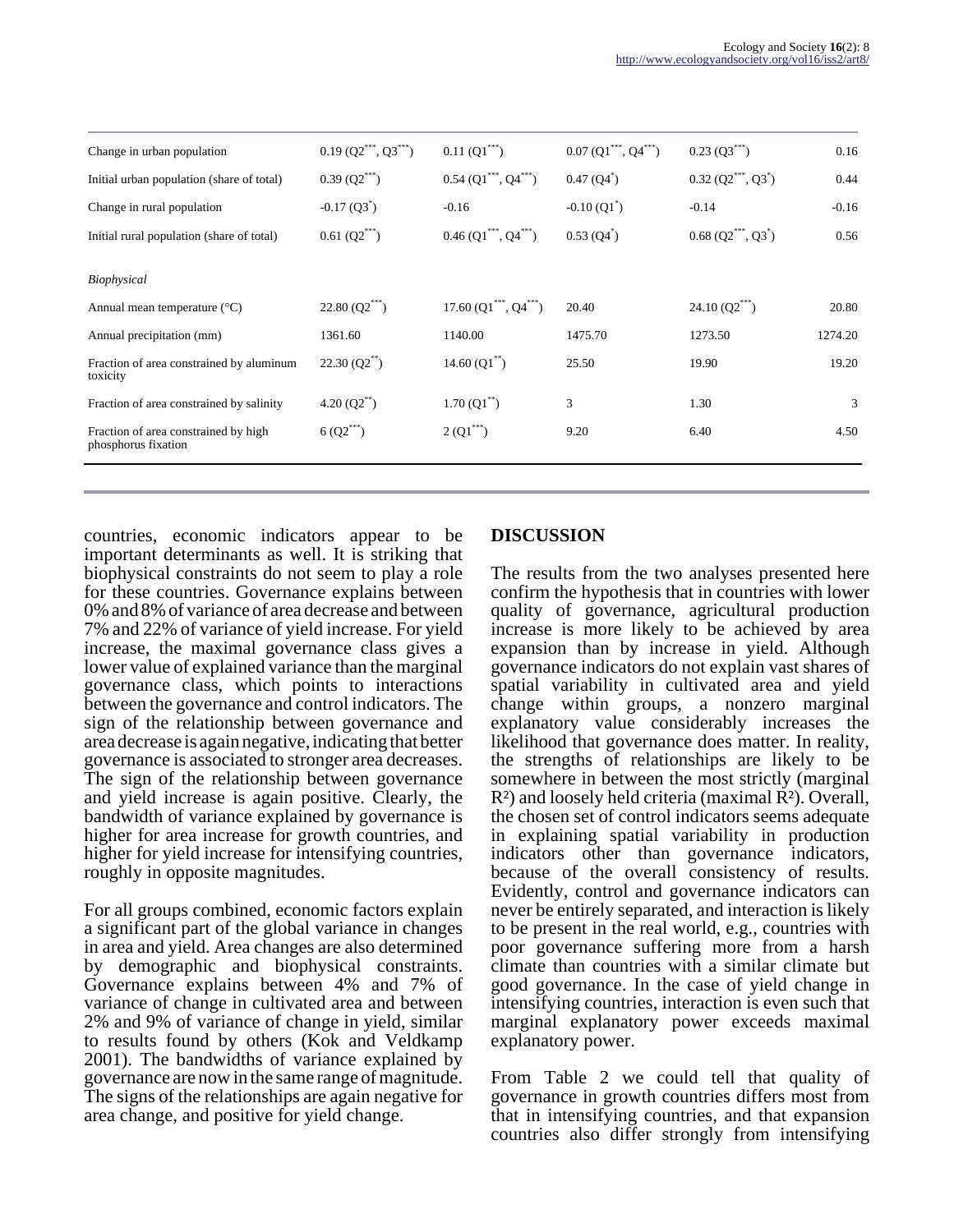**Table 3.** Variance explained (R2) by classes and combinations of classes, per quadrant and dependent. *dY* is the log of relative change in yield at national level, and *dA* the log of relative change in cultivated area at national level. N.S. = Not Significant. Sign of relationship refers to whether *dA* or *dY* decreases (negative) or increases (positive), upon increasing the quality of governance in the maximal governance class regression equations. Statistical software: R for statistical computing version 2.8.0 (2008).

|                                                   | Growth $(Q1)$ , $N = 80$ |        | Intensifying (Q2), $N = 65$ |        | All, $N = 173$ |        |
|---------------------------------------------------|--------------------------|--------|-----------------------------|--------|----------------|--------|
|                                                   | dA                       | dY     | dA                          | dY     | dA             | dY     |
| Control classes                                   |                          |        |                             |        |                |        |
| Economic (E)                                      | 0.65                     | 0.35   | 0.39                        | 0.07   | 0.20           | 0.25   |
| Demographic (D)                                   | 0.56                     | N.S.   | 0.20                        | N.S.   | 0.34           | N.S.   |
| Biophysical (B)                                   | 0.33                     | 0.13   | N.S.                        | N.S.   | 0.31           | 0.04   |
| $(E) + (D) + (B)$                                 | 0.75                     | 0.36   | 0.56                        | 0.07   | 0.48           | 0.27   |
| Governance classes                                |                          |        |                             |        |                |        |
| Maximal governance (G)                            | 0.19                     | 0.09   | 0.08                        | 0.07   | 0.07           | 0.09   |
| Marginal governance $(E+D+B+$<br>$G)$ - $(E+D+B)$ | 0.03                     | 0.02   | 0.00                        | 0.22   | 0.04           | 0.02   |
| Sign of relationship                              |                          | $^{+}$ | $\overline{\phantom{a}}$    | $^{+}$ |                | $^{+}$ |

countries in this respect. Furthermore, quality of governance is high in intensifying countries and low in other groups. In between groups, significantly higher quality of governance does not necessarily lead to a significantly higher yield increase, as average yield increases were nearly identical for growth and intensifying countries, which is not shown. However, the between groups analysis does indicate a relationship between lower quality of governance and stronger area increase, for growth and intensifying countries. This means that the lower the quality of governance, the more area increase will occur. The signs of relationships found in the within groups analysis confirm this by suggesting that lower quality of governance is more associated with area increase than with yield increase, whereas higher quality of governance is now also more associated with yield increase than with area increase (Table 3). We also know that quality of governance seems more important to the explanation of spatial variability in area increase in growth countries, and more important to the

explanation of spatial variability in yield increase in intensifying countries (Table 3). Therefore, in general, higher quality of governance seems to lead to substitution behavior of land for inputs, rather than increases in yield only. This expands on previous studies that only showed yields to be positively related to higher quality of governance (Fulginiti et al. 2004, Thirtle and Piesse 2007, Lio and Liu 2008). As for the individual governance indicators, it could be seen that the scores on political stability differ from those of the other governance indicators, i.e., relatively low likelihood of destabilization in growth countries, when compared with intensifying countries (Table 2). This indicator is more independent from the others anyway: one may have poor governance but without much violence (Table 2). On the other hand, political instability is unlikely to occur in combination with good governance.

These results suggest that countries with lower quality of governance are more oriented toward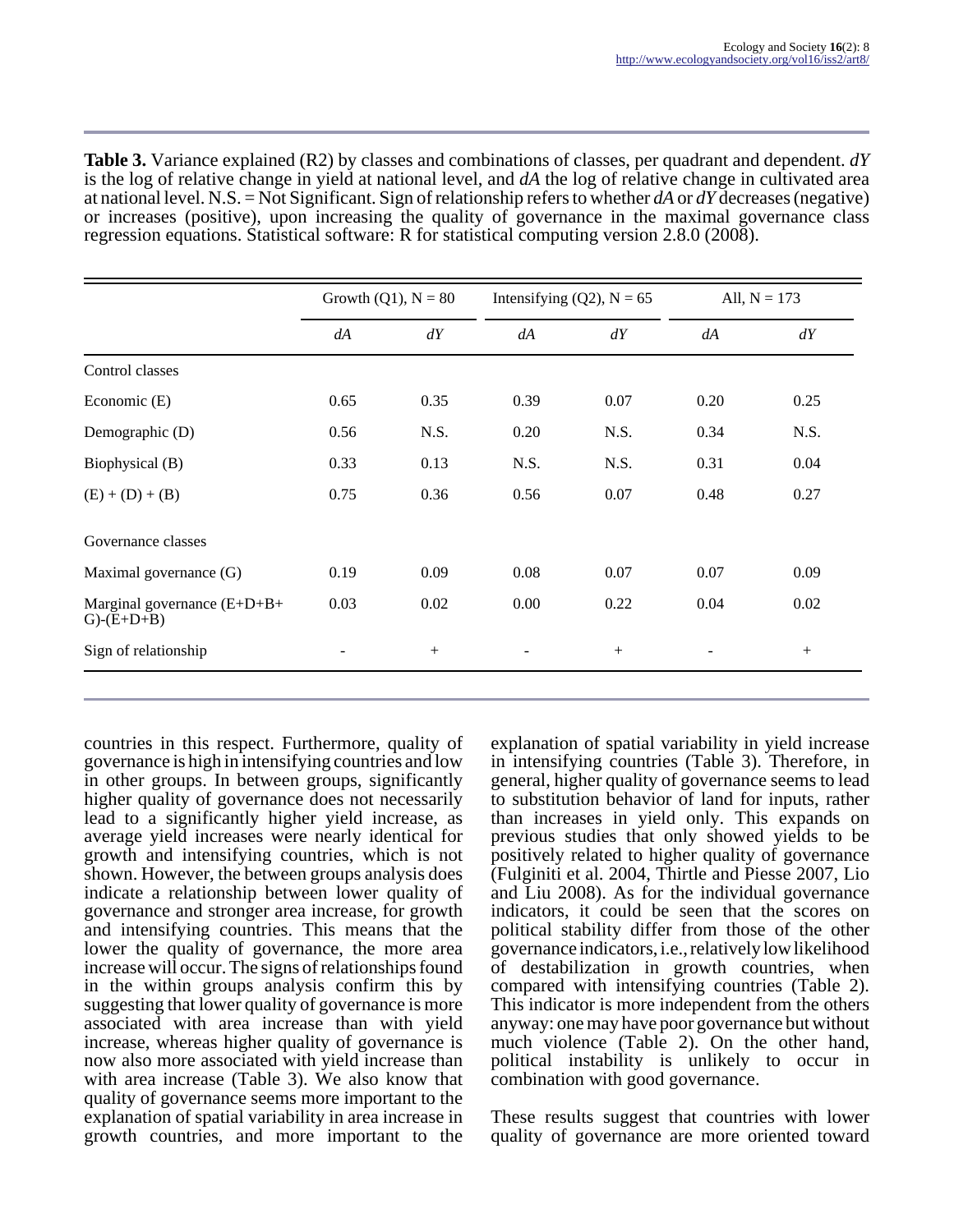expansion, and that rising levels of production are achieved more by area increase than by yield increase. Moreover, as quality of governance becomes higher, this orientation of countries toward production tends to flip from expansion toward intensification. This indicates that it is not possible to prevent further expansion in growth countries, unless quality of governance can be improved. On the contrary, rising levels of production would likely be accompanied by approximately the same amount of expansion as yield growth, in line with other global studies (OECD/FAO 2008, Bindraban et al. 2009, IAASTD 2009). If quality of governance could be increased, results suggest that less cultivated area could be used than at present by growth countries. Furthermore, in growth countries, quality of governance could still rise radically, compared to intensifying countries. Therefore, growth countries appear to have a large potential for further substitution of agricultural production. The intensifying countries, which are generally wealthier and more developed (Fig 2, Table 2) than growth countries, seem to have realized this potential to a large extent already. Moreover, yield increases could be realized more cost effectively in growth countries than in intensifying countries (Marra et al. 2003), as growth countries are generally less developed than intensifying countries (Fig 2, Table 2). That economic and governance indicators appear to interact for yield change in intensifying countries (Table 3), could reflect that intensifying countries are generally higher up on their technological learning curve (Marra et al. 2003). Finally, intensifying countries are less biophysically constrained, which could also be related to a higher level of technology, knowledge, and more effective management.

# **CONCLUSIONS**

It was demonstrated that governance in countries where the agricultural area expands, differs significantly from that in countries where the agricultural area contracts. Governance is more important to the explanation of spatial variability in area increase in less well-developed countries, and more important to the explanation of spatial variability in yield increase in more highly developed countries. This indicates that in the first case governance is more related to expansion, and in the latter more to intensification. Furthermore, our analysis suggests that countries with poor governance are more likely to achieve a production

increase by means of area expansion rather than by means of yield increase. Moreover, as the quality of governance increases, this orientation toward production tends to flip from expansion toward intensification. Should we assume a causal relationship, the tendency of expanding cultivated area in less developed countries can be stopped by improving the quality of governance.

*Responses to this article can be read online at: <http://www.ecologyandsociety.org/vol16/iss2/art8/responses/>*

# **LITERATURE CITED**

Bakker, M. M., G. Govers, F. Ewert, M. Rounsevell, and R. Jones. 2005. Variability in regional wheat yields as a function of climate, soil and economic variables: assessing the risk of confounding. *Agriculture, Ecosystems & Environment* 110:195-209.

Biermann, F. 2007. 'Earth system governance' as a crosscutting theme of global change research. *Global Environmental Change: Human and Policy Dimensions* 17(3-4):326-337.

Bindraban, P. S., E. H. Bulte, and S. G. Conijn. 2009. Can large-scale biofuels production be sustainable by 2020? *Agricultural Systems* 101:197-199.

Binswanger, H., and K. Deininger. 1997. Explaining agricultural and agrarian policies in developing countries. *Journal of Economic Literature* 35:1958-2005.

Byerlee, D., and K. Fischer. 2002. Assessing modern science: policy and institutional options for agricultural biotechnology in developing countries. *World Development* 30:931-948.

Cash, D. W., W. Adger, F. Berkes, P. Garden, L. Lebel, P. Olsson, L. Pritchard, and O. Young. 2006. Scale and cross-scale dynamics: governance and information in a multilevel world. *Ecology and Society* 11(2): 8. [online] URL: [http://www.ecology](http://www.ecologyandsociety.org/vol11/iss2/art8/) [andsociety.org/vol11/iss2/art8/](http://www.ecologyandsociety.org/vol11/iss2/art8/).

Eickhout, B., H. van Meijl, A. Tabeau, and T. van Rheenen. 2006. Economic and ecological consequences of four European land use scenarios. *Land Use Policy* 24(3):562-575.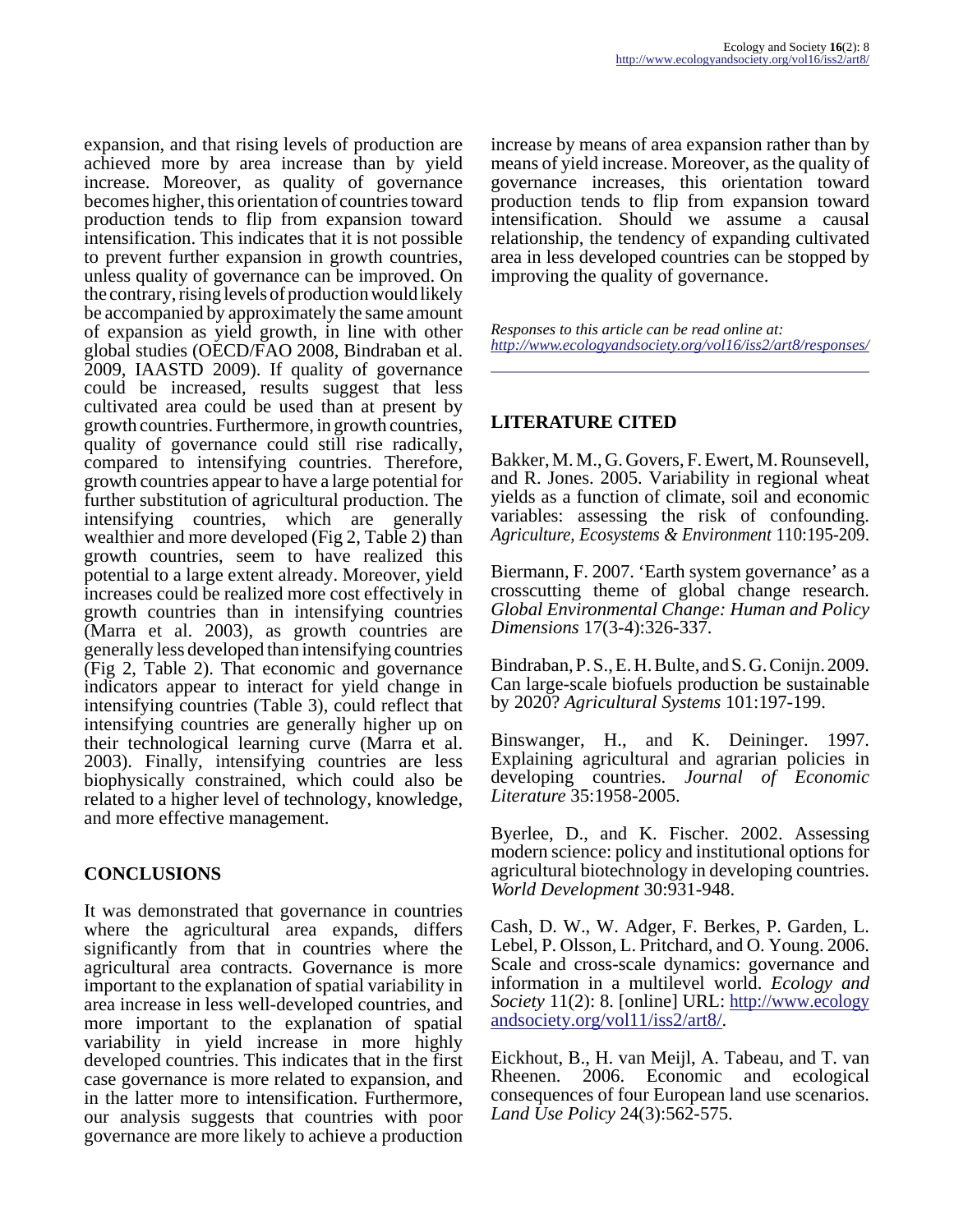European Commission (EC), Directorate-General for Agriculture. 2000. *Agenda 2000 CAP reform decisions: impact analyses.* European Commission, Brussels, Belgium. [online] URL: [http://ec.europa.](http://ec.europa.eu/agriculture/publi/caprep/impact/imp_en.pdf) [eu/agriculture/publi/caprep/impact/imp\\_en.pdf](http://ec.europa.eu/agriculture/publi/caprep/impact/imp_en.pdf).

Food and Agriculture Organization of the United Nations (FAO). 2009*a*. *Investing in food security.* FAO, Rome, Italy. [online] URL: [http://www.fao.o](http://www.fao.org/fileadmin/templates/ag_portal/docs/i1230e00.pdf) [rg/fileadmin/templates/ag\\_portal/docs/i1230e00.pdf](http://www.fao.org/fileadmin/templates/ag_portal/docs/i1230e00.pdf) .

Food and Agriculture Organization of the United Nations (FAO). 2009*b*. *Towards voluntary guidelines on responsible governance of tenure of land and other natural resources.* Land Tenure Working Paper 10. FAO, Rome, Italy. [online] URL: [ftp://ftp.fao.org/docrep/fao/011/ak374e/ak374e00.](http://ftp://ftp.fao.org/docrep/fao/011/ak374e/ak374e00.pdf) [pdf.](http://ftp://ftp.fao.org/docrep/fao/011/ak374e/ak374e00.pdf)

Food and Agriculture Organization of the United Nations (FAO). 2009*c*. *Towards improved land governance.* Land Tenure Working Paper 11. FAO, Rome, Italy. [online] URL: [ftp://ftp.fao.org/docrep/](http://ftp://ftp.fao.org/docrep/fao/012/ak999e/ak999e00.pdf) [fao/012/ak999e/ak999e00.pdf.](http://ftp://ftp.fao.org/docrep/fao/012/ak999e/ak999e00.pdf)

Fulginiti, L. E., R. K. Perrin, and B. Yu. 2004. Institutions and agricultural productivity in Sub-Saharan Africa. *Agricultural Economics* 31:169-180.

Hafner, S. 2003. Trends in maize, rice, and wheat yields for 188 nations over the past 40 years: a prevalence of linear growth. *Agriculture, Ecosystems & Environment* 97:275-283.

Harrison, P. A., J. R. Porter, and T. E. Downing. 2000. Scaling-up the AFRCWHEAT2 model to assess phenological development for wheat in Europe. *Agricultural and Forest Meteorology* 1001:167-186.

Hussain, A., and M. Herens. 1997. Child nutrition and food security during armed conflicts. *Food, Nutrition and Agriculture* 19. [online] URL: [http://](http://www.fao.org/DOCREP/W5849T/w5849t07.htm) [www.fao.org/DOCREP/W5849T/w5849t07.htm.](http://www.fao.org/DOCREP/W5849T/w5849t07.htm)

International Assessment of Agricultural Knowledge, Science and Technology for Development (IAASTD). 2009. *Agriculture at a crossroads: synthesis report.* Island Press, Washington, D.C., USA. [online] URL: [http://www.agassessment.org/](http://www.agassessment.org/reports/IAASTD/EN/Agriculture%20at%20a%20Crossroads_Synthesis%20Report%20(English).pdf) [reports/IAASTD/EN/Agriculture%20at%20a%](http://www.agassessment.org/reports/IAASTD/EN/Agriculture%20at%20a%20Crossroads_Synthesis%20Report%20(English).pdf) [20Crossroads\\_Synthesis%20Report%20\(English\).pdf](http://www.agassessment.org/reports/IAASTD/EN/Agriculture%20at%20a%20Crossroads_Synthesis%20Report%20(English).pdf) .

International Food Policy Research Institute (IFPRI). 2006. *Agriculture and achieving the Millennium Development Goals.* IFPRI, Washington, D.C., USA. [online] URL: [http://www.ifpri.org/pub](http://www.ifpri.org/publication/agriculture-and-achieving-millennium-development-goals) lication/agriculture-and-achieving-millennium[development-goals](http://www.ifpri.org/publication/agriculture-and-achieving-millennium-development-goals).

Jansson, T., M. Bakker, B. Boitier, A. Fougeyrollas, J. Helming, H. van Meijl, and P. J. Verkerk. 2008. Cross sector land use modelling framework. Pages 159-180 *in* K. Helming, M. Pérez-Soba, and P. Tabbush, editors. *Sustainability impact assessment of land use changes.* Springer, Berlin-Heidelberg, Germany.

Kakonge, J. O. 1998. EIA and good governance: issues and lessons from Africa. *Environmental Impact Assessment Review* 18:289-305.

Kaufmann, D., A. Kraay, and M. Mastruzzi. 2009. *Governance matters VIII: aggregate and individual governance indicators, 1996-2008.* World Bank Policy Research Working Paper No. 4978, World Bank, Washington, D.C., USA.

Kok, K., and A. Veldkamp. 2001. Evaluating impact of spatial scales on land use pattern analysis in Central America. *Agriculture, Ecosystems & Environment* 85(1-3):205-221.

Krueger, A., M. Schiff, and A. Valdés, editors. 1991. *The political economy of agricultural pricing policy.* World Bank, Washington D.C., USA, and Johns Hopkins University Press, Baltimore, Maryland, USA.

Lio, M., and M. C. Liu. 2008. Governance and agricultural productivity: a cross-national analysis. *Food Policy* 33:504-512.

Marra, M., D. J. Pannell, and A. A. Ghadim. 2003. The economics of risk, uncertainty and learning in the adoption of new agricultural technologies: where are we on the learning curve? *Agricultural Systems* 75:215-234.

Mittenzwei, K., W. Fjellstad, W. Dramstad, O. Flaten, A. K. Gjertsen, M. Loureiro, and S. P. Prestegard. 2007. Opportunities and limitations in assessing the multifunctionality of agriculture within the CAPRI model. *Ecological Indicators* 7:827-838.